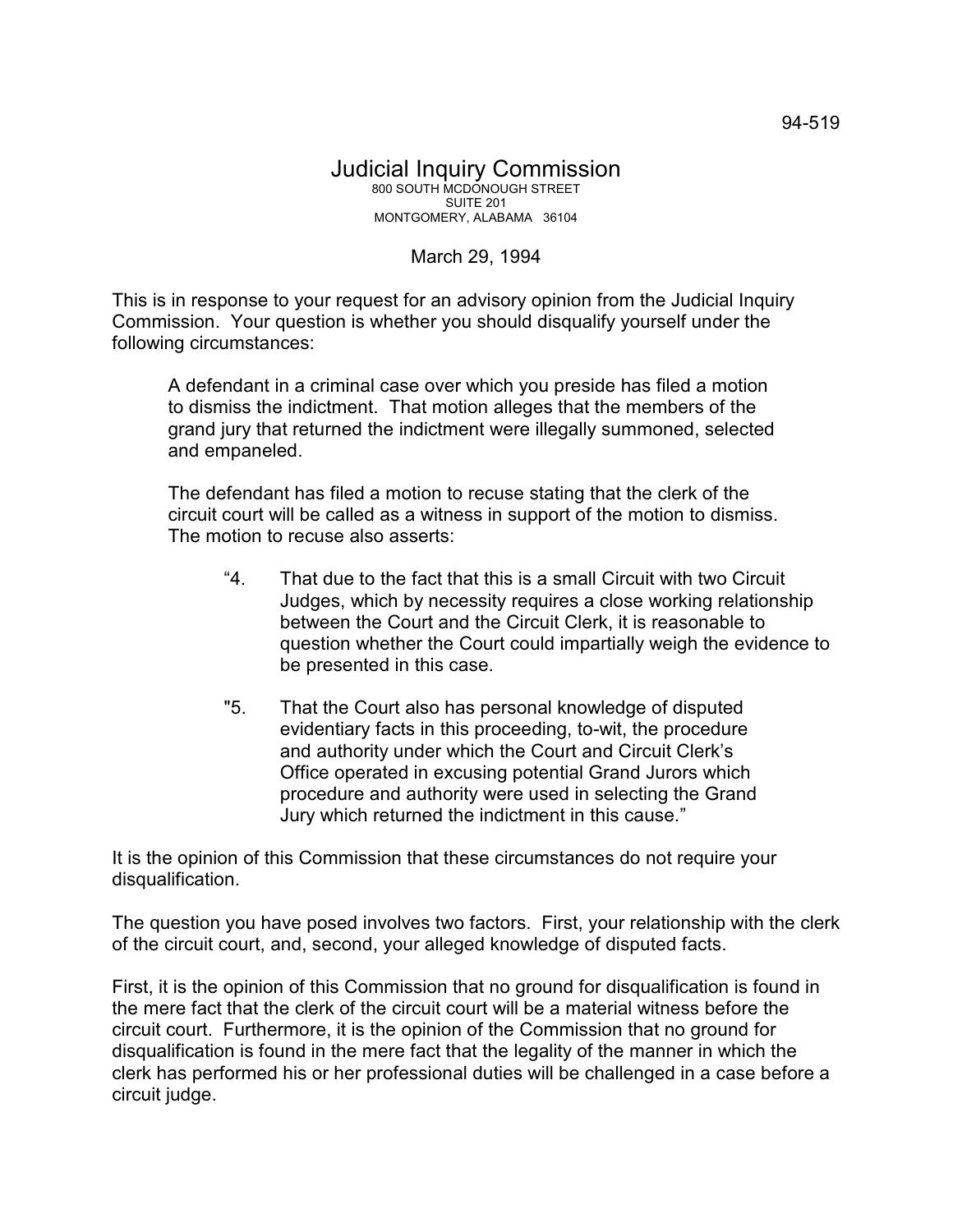## 94-519 Page 2

The professional relationship between a circuit judge and a circuit clerk, in and of itself, is not such as would cause a judge's impartiality to reasonably be questioned under Canon 3C or to create the appearance of impropriety under Canon 2. However, those canons might be violated were there other circumstances to consider in addition to the mere fact of the relationship between the judge and the clerk. Such circumstances include but are not limited to any social, financial, "non-judicial," or extraordinary relationship between the clerk and the judge. Furthermore, a judge's disqualification would be required if the judge's relationship with the circuit clerk were such that the judge would be unable to remain fair and impartial in any proceeding in which the circuit clerk appeared as a witness.

Second, it appears that any knowledge you have obtained about the disputed issue in this case was gained in your capacity as a judge in the performance of your judicial duties. "As a general rule, bias or prejudice that is caused by occurrences in the context of a court proceeding are not grounds for disqualification. To require recusal, bias or prejudice normally must be rooted in an extrajudicial source." J. Shaman, S. Lubet, J. Alfini, Judicial Conduct and Ethics § 15.06 at 105-06 (1990).

"'Ordinarily, a judge's rulings in the same or a related case may not serve as the basis for a recusal motion. Jaffe v. Grant, 793 F.2d 1182, 1189 (11th Cir. 1986), cert. denied, 480 U.S. 931, 107 S.Ct. 1566, 94 L.Ed.2d 759 (1987). The judge's bias must be personal and extrajudicial; it must derive from something other than that which the judge learned by participating in the case. Id. at 1188-1189. An exception to this general rule occurs when the movant demonstrates pervasive bias and prejudice.' Id. at 1189 (quoting United States v. Phillips, 664 F.2d 971, 1002-03 (5th Cir., Unit B (1981), cert. denied, 457 U.S. 1136, 102 S.Ct. 2965, 73 L.Ed.2d 1354 (1982).'"

Parker v. State, 587 So. 2d 1072, 1097 (Ala.Cr.App. 1991) quoting McWhorter v. City of Birmingham, 906 F.2d 674, 678 (11th Cir. 1990). "Canon 3C does not recognize judicial bias or prior trial of a cause by a judge in his judicial capacity as a ground for disqualification." Advisory Opinion 89-350. "[J]udicial decisions usually uphold the propriety of a judge ruling on objections to his own decisions, finding no inherent bias in the review process." L. Abramson, Judicial Disqualification under Canon 3 of the Code of Judicial Conduct 32 (American Judicature Society 2d ed. 1992).

In Kitchens v. Maye, 623 So.2d 1082, 1086 (Ala. 1993), the plaintiff argued that the trial judge's pretrial extrajudicial communication with members of the municipal police department concerning the plaintiff's physical condition and the judge's repeated refusals to grant the plaintiff's motions to continue the trial compelled the judge's recusal. The Alabama Supreme Court held that the plaintiff's argument that the trial judge's inquiry into the plaintiff's condition gave him personal knowledge of disputed facts was "misplaced, because the information did not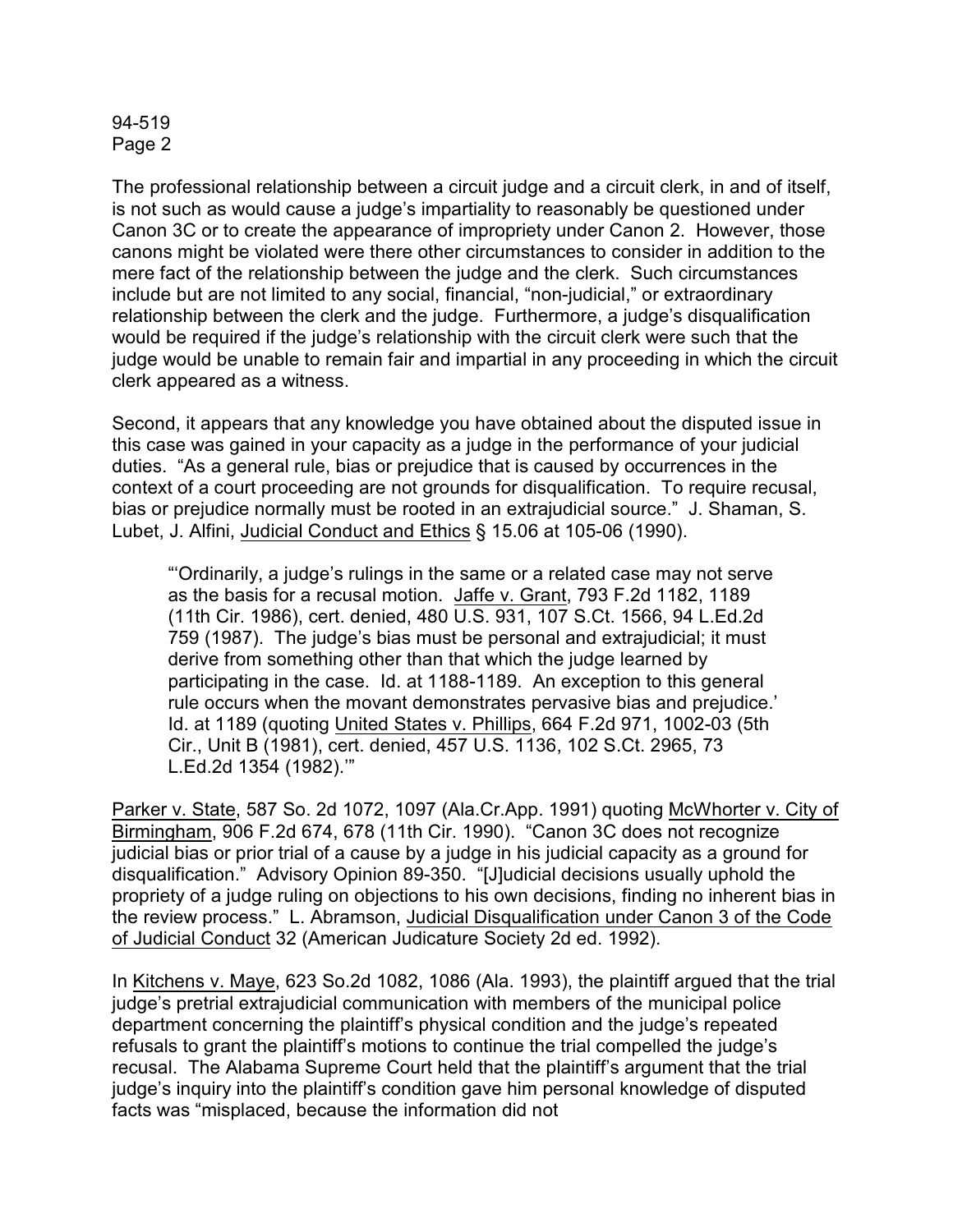94-519 Page 3

concern the merits of the case, but related to the trial court's management of the case." Kitchens, 623 So.2d at 1086.

"In United States v. Grinnell Corp., 384 U.S. 563, 583, 86 S. Ct. 1698, 1710, 16 L. Ed. 2d 778, 793 (1966), the United States Supreme Court stated: 'The alleged bias and prejudice to be disqualifying must stem from an extrajudicial source and must result in an opinion on the merits on some basis other than what the judge learned from his participation in the case.' (Emphasis added.) . . . . Bias and prejudice are not presumed, Wells v. Wells, 346 So. 2d 442 (Ala. Civ. App.), cert. denied, 346 So. 2d 444 (Ala. 1977); the movant has the burden of proving that the judge was biased or prejudiced, Reach v. Reach, 378 So. 2d 1115 (Ala. Civ. App. 1979), cert. denied, 378 So. 2d 1118 (Ala. 1980)."

Kitchens, 623 So.2d at 1086. See also Ex parte Duncan, (Ms. 1921874, January 21, 1994] \_\_\_

So.2d (Ala. 1994).

"To be disqualifying prejudice or bias as to a party, it must be such that it is personal in nature and it must derive from an extrajudicial source. Rikard v. Rikard, 590 So. 2d 300 (Ala. Civ. App. 1991). Our Supreme Court stated a general rule on disqualification for prejudice by quoting from 48 C.J.S. Judges §82(b), as follows:

'It is actual existence of prejudice on the part of a judge, not the mere apprehension of it by a party which disqualifies. Further, the disqualifying prejudice of a judge does not necessarily comprehend every bias, partiality, or prejudice which he may entertain with reference to the case, but must be of a character calculated to impair seriously his impartiality and sway his judgment, and must be strong enough to overthrow the presumption of his integrity. ...'

Ross v. Luton, 456 So. 2d 249, 254 (Ala. 1984)."

Ellison v. Ellison, [Ms. 2910656, September 24, 1993] \_\_\_ So.2d \_\_\_(Ala.Civ.App. 1993)

We note that under Canon 3C(I)(d)(iii), disqualification is required when a judge, to his or her knowledge, may be a material witness in a proceeding. However, a litigant may not require the disqualification of a judge presiding over the litigation merely by alleging during the course of that litigation that the judge may be a potential witness. Advisory Opinion 92-453.